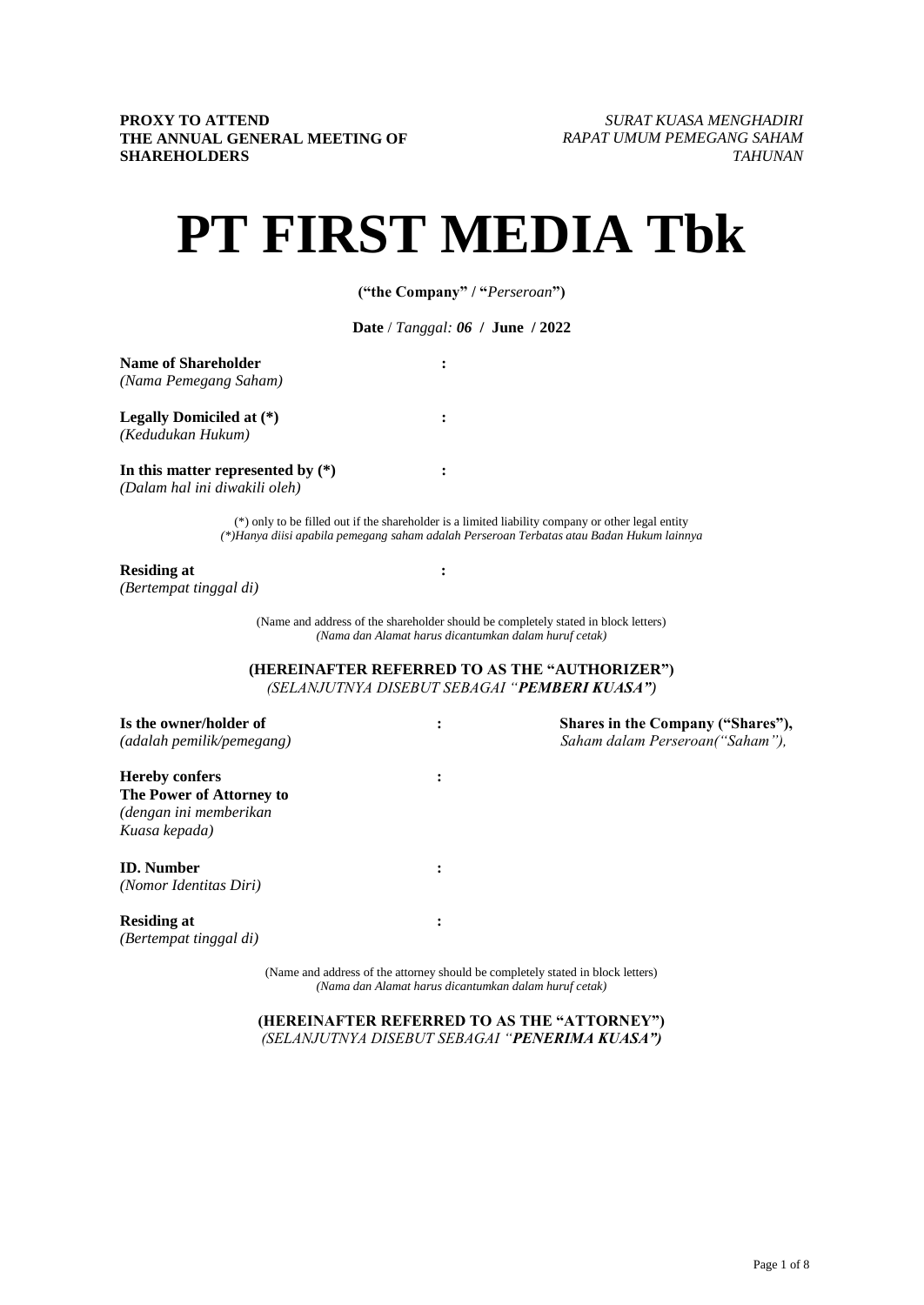#### **SPECIFICALLY /***KHUSUS*

To represent and to act for and on behalf of the Authorizer in his capacity as Shareholder, in attending the Annual General Meeting of Shareholders of the Company ("the Meeting"), to join in discussing the matters to be dealt within the meeting, to vote and to participate in adopting resolutions relating to the Meeting Agenda.

This Power of Attorney is granted under the following terms and conditions:

- a. That this Power of Attorney shall not be altered and or declared invalid or revoked by any reason whatsoever;
- b. That the Authorizer now as well as in the future declares not to submit any objection and or protest in whatsoever form with respect to the action taken by the Attorney by virtue of this Power of Attorney and all its consequences according to Law, therefore, the Authorizer from this day as well as in the future declares to accept and to ratify all lawful actions taken by the Attorney on behalf of the Authorizer by virtue of this Power of Attorney;
- c. That this Power of Attorney prevails as well for the furthermore Meetings (the  $2<sup>nd</sup>$  or  $3<sup>rd</sup>$  Meeting), if the 1st Meeting had not achieved the Quorum.
- d. That the Authorizer grants this Power of Attorney with the right of the Attorney to substitute this Power of Attorney;
- e. This Power of Attorney is effective as of the date been signed by the Authorizer.

*Untuk mewakili dan bertindak untuk dan atas nama Pemberi Kuasa dalam kedudukannya sebagai Pemegang Saham, dalam menghadiri Rapat Umum Pemegang Saham Tahunan Perseroan ("Rapat"), untuk ikut membicarakan hal-hal yang akan disepakati dalam Rapat, untuk mengeluarkan suara dan menerima keputusan-keputusan yang terkait dengan pokok-pokok acara dalam Agenda Rapat.*

*Surat Kuasa ini diberikan dengan syarat dan ketentuan sebagai berikut:*

- *a. Bahwa Surat Kuasa ini tidak dapat diubah dan atau dinyatakan tidak sah atau dicabut kembali dengan alasan apapun juga.*
- *b. Bahwa Pemberi Kuasa baik sekarang maupun dimasa yang akan datang menyatakan tidak akan mengajukan keberatan apapun dan atau sanggahan dalam bentuk apapun terhadap tindakan yang dilakukan oleh Penerima Kuasa berdasarkan Surat Kuasa ini dan semua konsekuensinya berdasarkan hukum, oleh karena itu, Pemberi Kuasa baik sekarang maupun dimasa yang akan datang menyatakan untuk menerima dan mengakui segala tindakan hukum yang dilakukan Penerima Kuasa atas nama Pemberi Kuasa berdasarkan Surat Kuasa ini.*
- *c. Bahwa Surat Kuasa ini berlaku pula untuk penyelenggaraan rapat-rapat selanjutnya (Rapat ke-2 atau ke-3), apabila kuorum Rapat Pertama tidak terpenuhi.*
- *d. Bahwa Pemberi Kuasa memberikan Surat Kuasa ini dengan hak Penerima Kuasa untuk mengalihkan Surat Kuasa ini.*
- *e. Surat Kuasa ini mulai berlaku sejak tanggal ditandatangani oleh Pemberi Kuasa.*

**Executed on this day in Jakarta, on \_\_\_\_\_\_\_\_ /\_\_\_\_\_\_\_\_ / \_\_\_\_\_\_\_.** *(Ditandatangani pada hari ini di Jakarta, pada tanggal* \_\_\_\_\_\_\_\_ **/\_\_\_\_\_\_\_** */ \_\_\_\_\_\_\_ )*

**\_\_\_\_\_\_\_\_\_\_\_\_\_\_\_\_\_\_\_\_\_\_\_\_\_\_\_\_ \_\_\_\_\_\_\_\_\_\_\_\_\_\_\_\_\_\_\_\_\_\_\_\_\_\_\_\_\_**

**Authorizer's signature,** *(Tanda Tangan Pemberi Kuasa)* **Attorney's signature,** *(Tanda Tangan Penerima Kuasa)*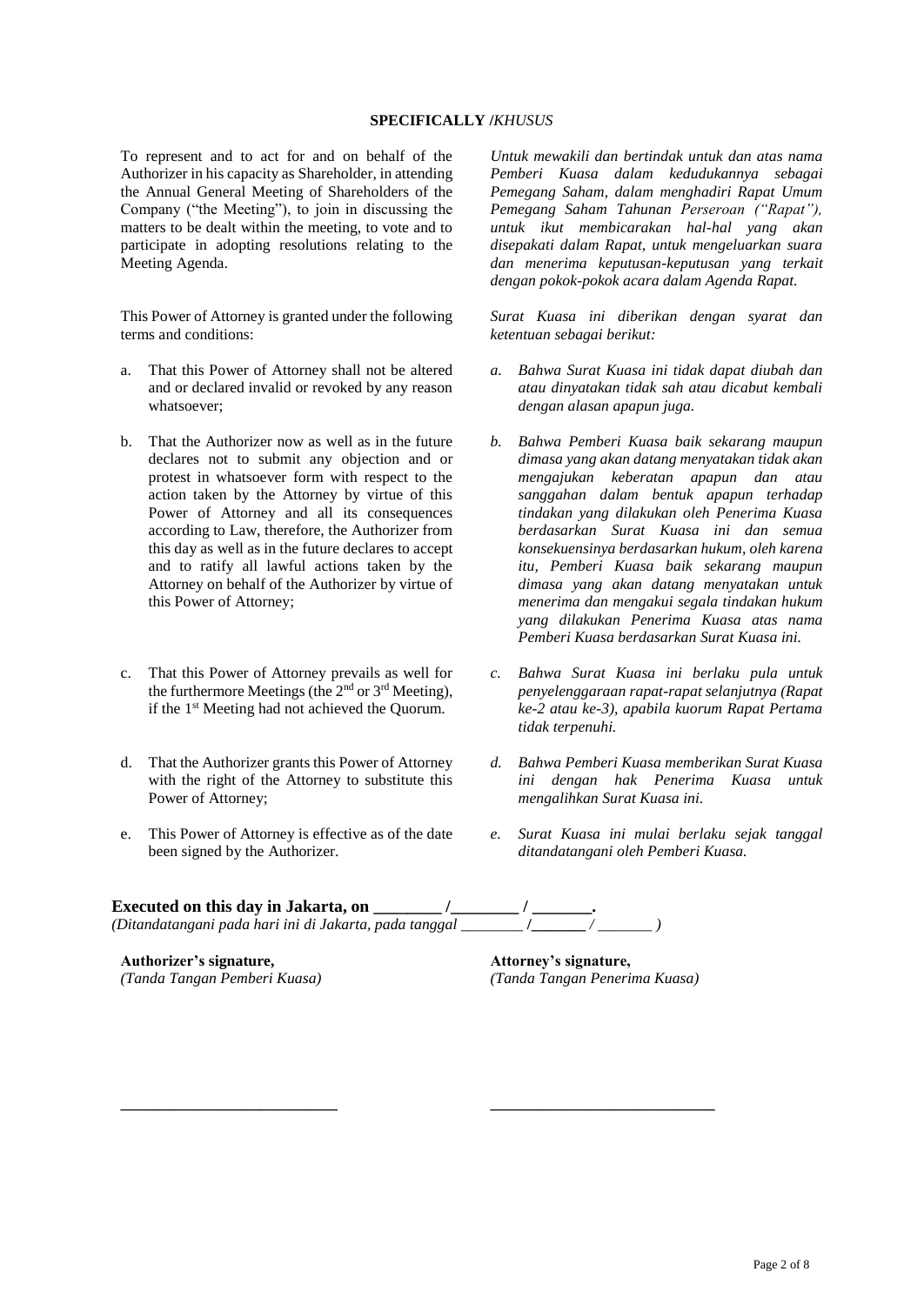Therefore, the authorizer hereby grants the power to the attorney for voting on the Meeting agenda as follow : *Dengan demikian, pemberi kuasa dengan ini memberikan kuasa kepada penerima kuasa untuk voting dalam agenda Rapat sebagai berikut :*

> Shareholder Name : *Nama Pemegang Saham*

| Agenda                       | Approval of the Annual Report for book year ending December 31, 2021, and ratification of the<br>annual calculation consisting of the Company's Balance Sheet and Profit and Loss Statement for<br>the year ending December 31, 2021, and granting full release and discharge for all members of<br>Board of Directors and Board of Commissioners of the Company.<br>Persetujuan atas Laporan Tahunan Perseroan untuk tahun buku yang berakhir pada tanggal<br>31 Desember 2021, dan pengesahan atas perhitungan tahunan yang terdiri dari Neraca dan<br>Perhitungan Laba Rugi Perseroan untuk tahun buku yang berakhir pada tanggal 31 Desember<br>2021, serta memberikan pembebasan dan pelunasan sepenuhnya (acquit et de charge) kepada<br>seluruh anggota Direksi dan Dewan Komisaris Perseroan. |                        |                   |
|------------------------------|-------------------------------------------------------------------------------------------------------------------------------------------------------------------------------------------------------------------------------------------------------------------------------------------------------------------------------------------------------------------------------------------------------------------------------------------------------------------------------------------------------------------------------------------------------------------------------------------------------------------------------------------------------------------------------------------------------------------------------------------------------------------------------------------------------|------------------------|-------------------|
| <b>Suara</b><br><b>V</b> ote | For / Setuju                                                                                                                                                                                                                                                                                                                                                                                                                                                                                                                                                                                                                                                                                                                                                                                          | Against / Tidak Setuju | Abstain / Abstain |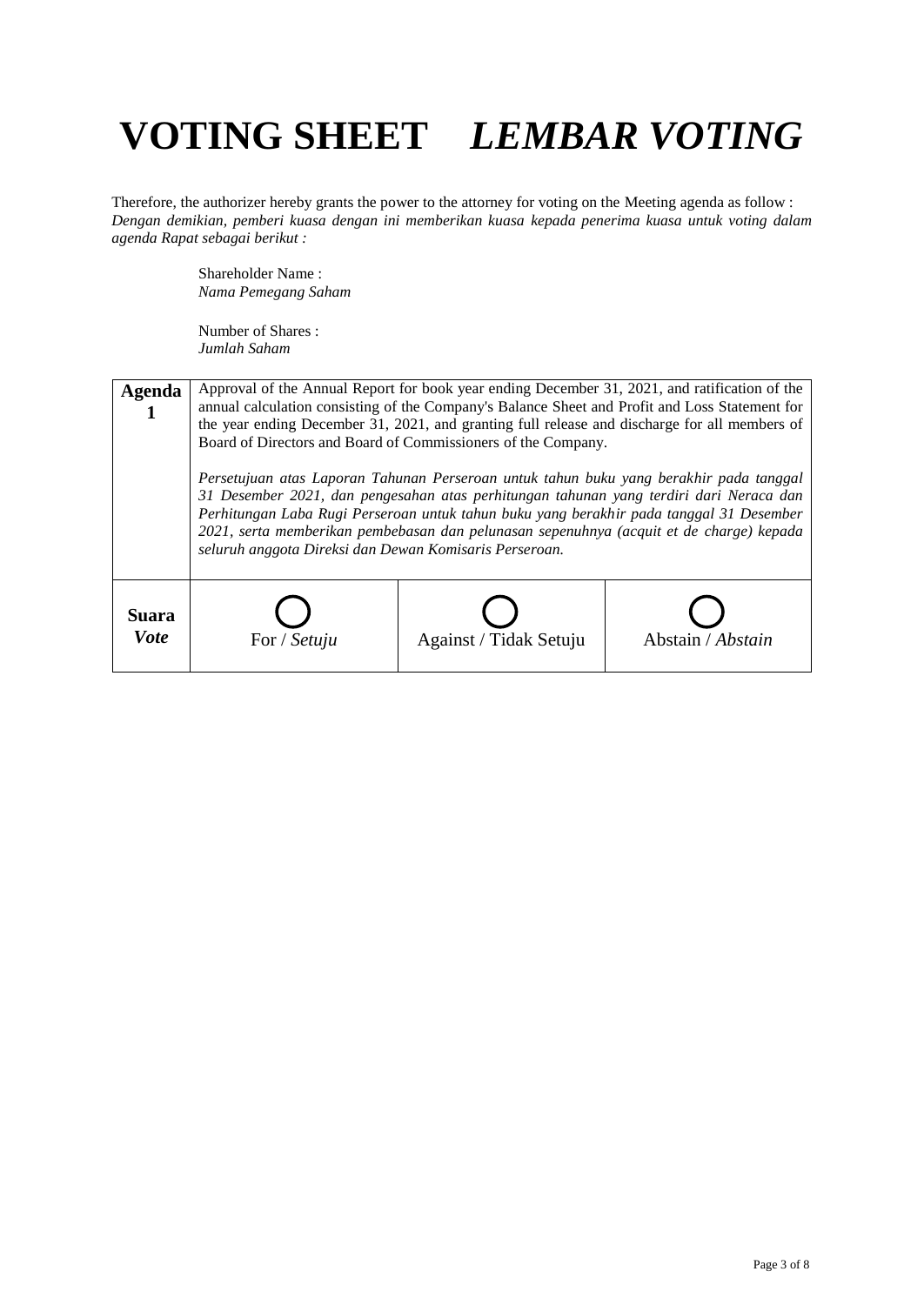Therefore, the authorizer hereby grants the power to the attorney for voting on the Meeting agenda as follow : *Dengan demikian, pemberi kuasa dengan ini memberikan kuasa kepada penerima kuasa untuk voting dalam agenda Rapat sebagai berikut :*

> Shareholder Name : *Nama Pemegang Saham*

| <b>Agenda</b>        | Determination of the utilization of the Company's net profit for book year ending December 31,<br>2021.<br>Penetapan penggunaan Laba Rugi Perseroan dari tahun buku yang berakhir pada tanggal<br>31 Desember 2021. |                        |                   |
|----------------------|---------------------------------------------------------------------------------------------------------------------------------------------------------------------------------------------------------------------|------------------------|-------------------|
| Suara<br><b>Vote</b> | For / Setuju                                                                                                                                                                                                        | Against / Tidak Setuju | Abstain / Abstain |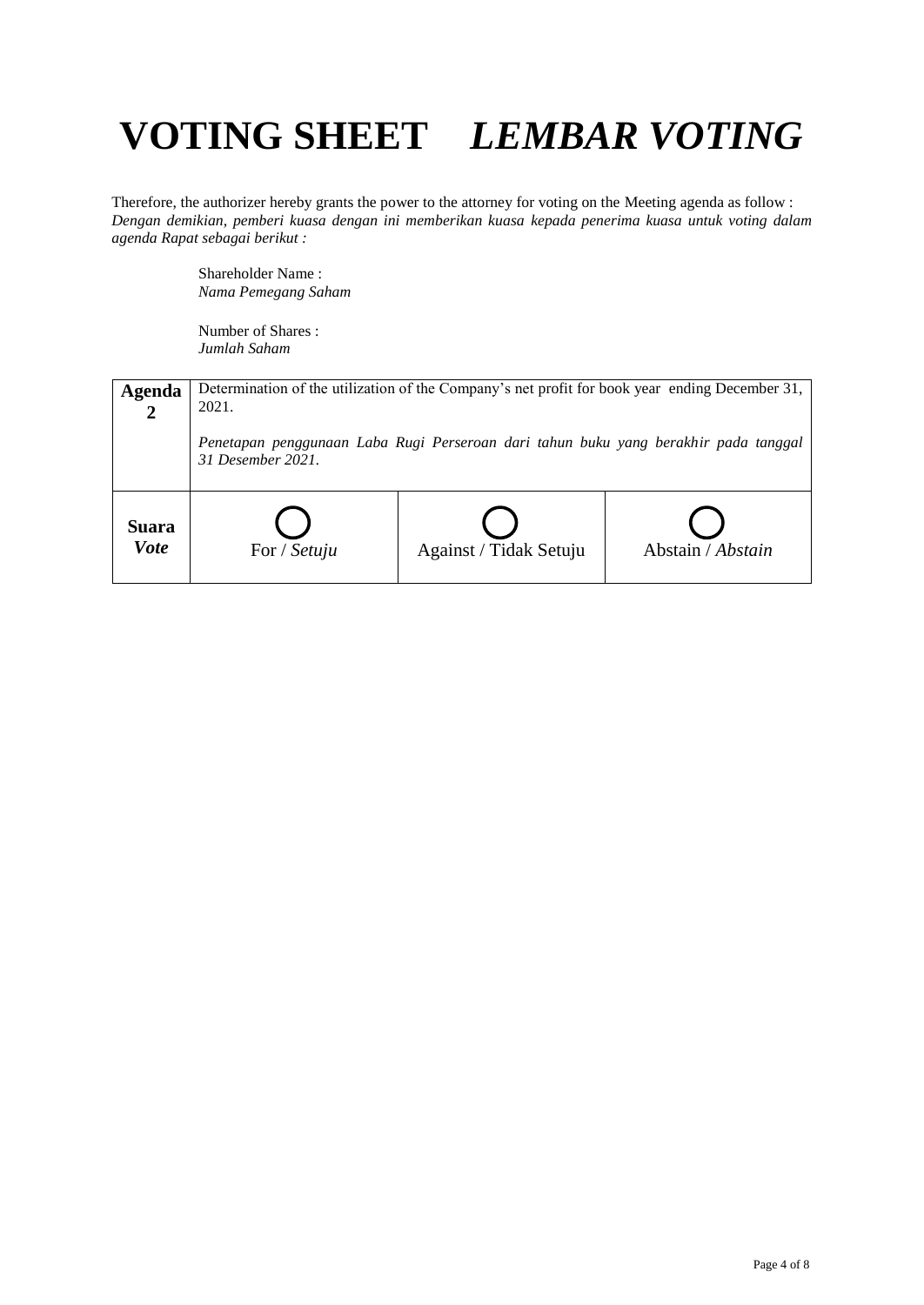Therefore, the authorizer hereby grants the power to the attorney for voting on the Meeting agenda as follow : *Dengan demikian, pemberi kuasa dengan ini memberikan kuasa kepada penerima kuasa untuk voting dalam agenda Rapat sebagai berikut :*

> Shareholder Name : *Nama Pemegang Saham*

| <b>Agenda</b>        | The appointment of the Public Accountant Firm to audit the books of the Company for book year<br>2022 and granting authority to the Board of Directors of the Company to determine the honorarium<br>for the Public Accountant along with other terms of their appointment.<br>Penunjukan Kantor Akuntan Publik untuk mengaudit buku Perseroan tahun buku 2022 dan<br>pemberian wewenang kepada Direksi Perseroan untuk menetapkan jumlah honorarium Akuntan<br>Publik tersebut beserta persyaratan lain penunjukannya. |                        |                   |
|----------------------|-------------------------------------------------------------------------------------------------------------------------------------------------------------------------------------------------------------------------------------------------------------------------------------------------------------------------------------------------------------------------------------------------------------------------------------------------------------------------------------------------------------------------|------------------------|-------------------|
| Suara<br><b>Vote</b> | For / Setuju                                                                                                                                                                                                                                                                                                                                                                                                                                                                                                            | Against / Tidak Setuju | Abstain / Abstain |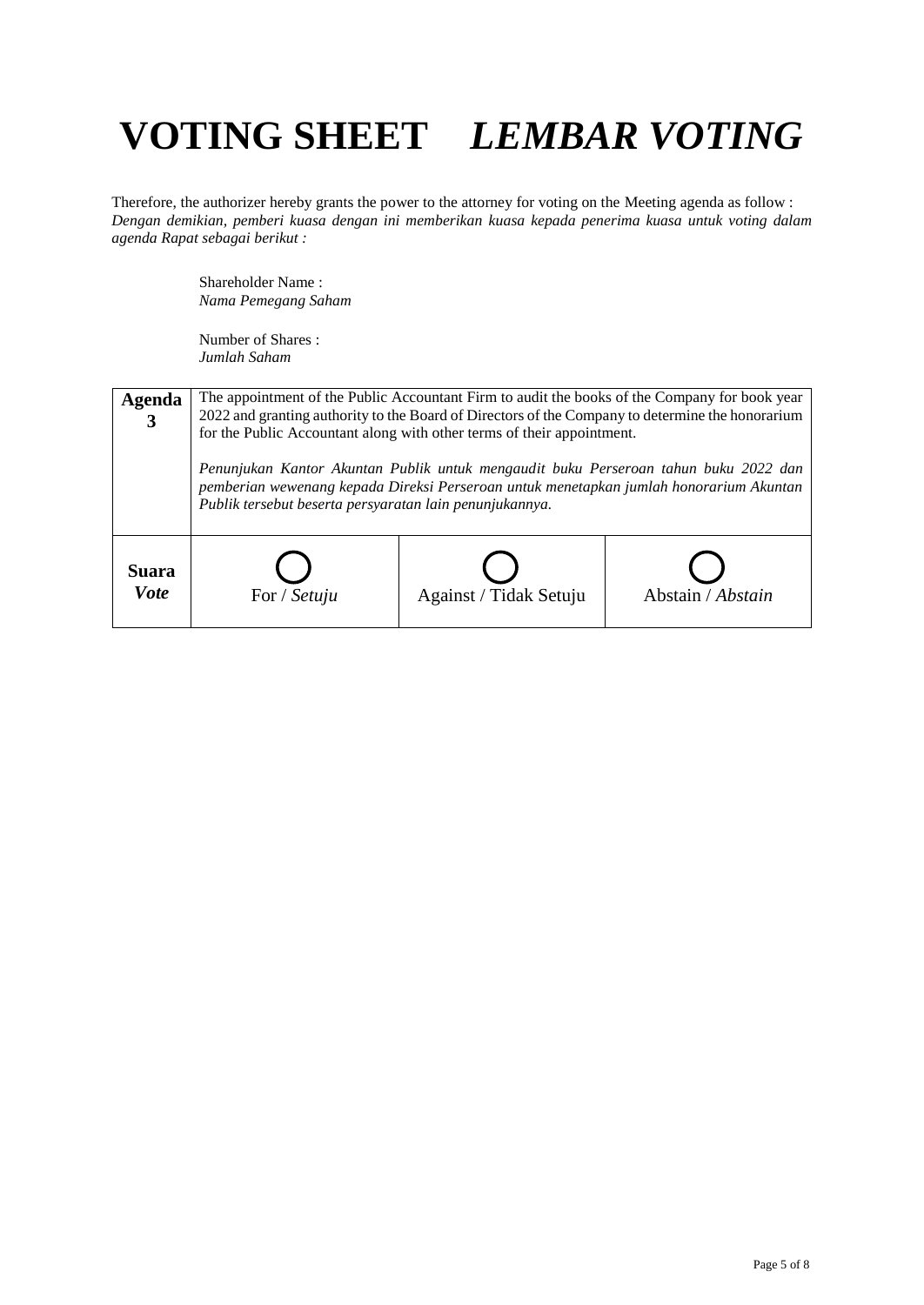Therefore, the authorizer hereby grants the power to the attorney for voting on the Meeting agenda as follow : *Dengan demikian, pemberi kuasa dengan ini memberikan kuasa kepada penerima kuasa untuk voting dalam agenda Rapat sebagai berikut :*

> Shareholder Name : *Nama Pemegang Saham*

| Agenda               | Determination of the Board of Directors and Board of Commissioners of the Company, as well<br>as the determination of honorarium, allowances, salaries, bonuses, and / or other remuneration for<br>members of the Board of Directors and the Board of Commissioners of the Company.<br>Penetapan Direksi dan Dewan Komisaris Perseroan serta penentuan honorarium, tunjangan,<br>gaji, bonus, dan atau remunerasi lainnya bagi anggota Direksi dan Dewan Komisaris Perseroan. |                        |                   |
|----------------------|--------------------------------------------------------------------------------------------------------------------------------------------------------------------------------------------------------------------------------------------------------------------------------------------------------------------------------------------------------------------------------------------------------------------------------------------------------------------------------|------------------------|-------------------|
| Suara<br><b>Vote</b> | For / Setuju                                                                                                                                                                                                                                                                                                                                                                                                                                                                   | Against / Tidak Setuju | Abstain / Abstain |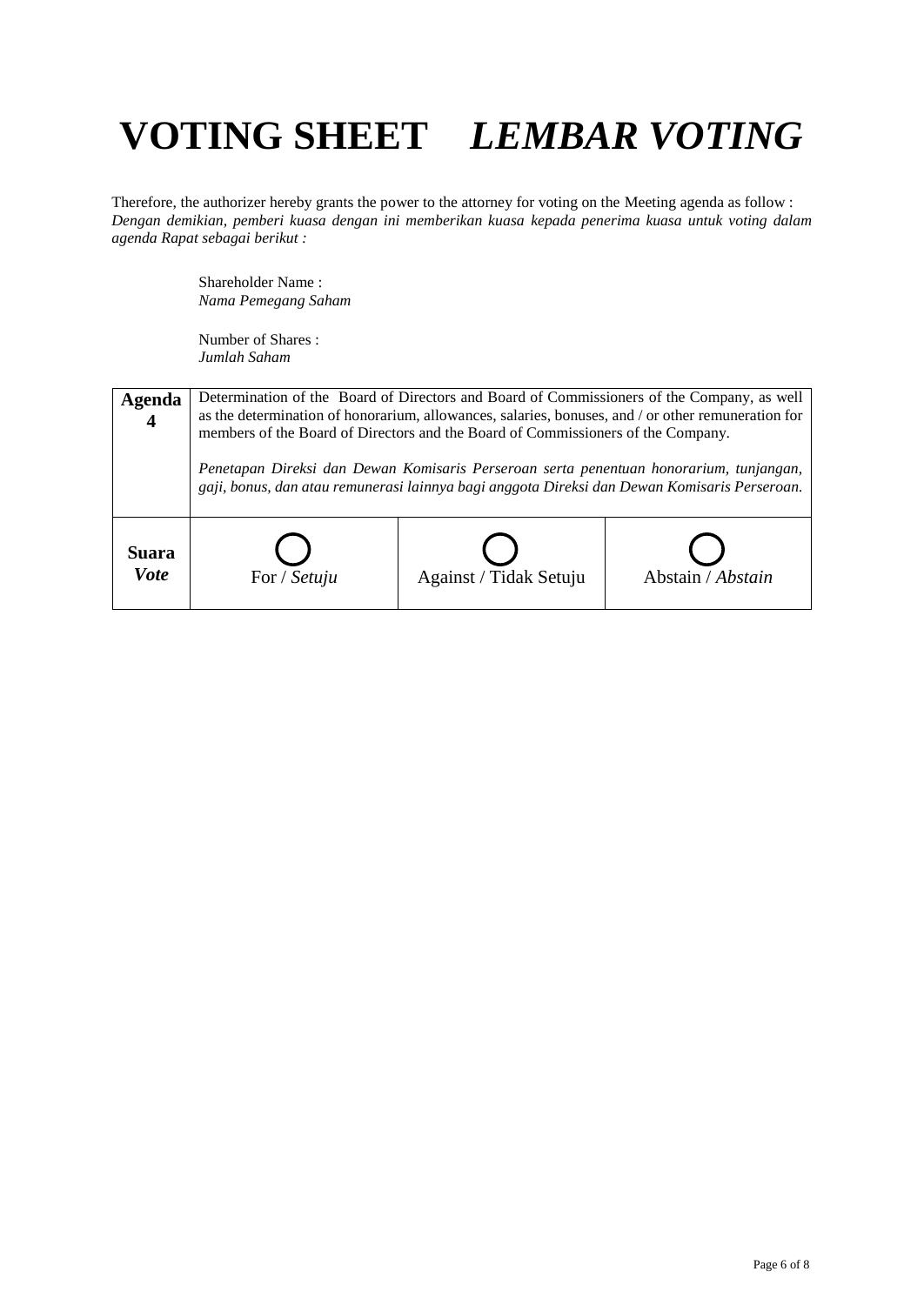Therefore, the authorizer hereby grants the power to the attorney for voting on the Meeting agenda as follow : *Dengan demikian, pemberi kuasa dengan ini memberikan kuasa kepada penerima kuasa untuk voting dalam agenda Rapat sebagai berikut :*

> Shareholder Name : *Nama Pemegang Saham*

| Agenda               | Approval for proposed change of address of the Company. |                        |                   |
|----------------------|---------------------------------------------------------|------------------------|-------------------|
| 5                    | Persetujuan atas rencana perubahan alamat Perseroan.    |                        |                   |
| Suara<br><b>Vote</b> | For / Setuju                                            | Against / Tidak Setuju | Abstain / Abstain |